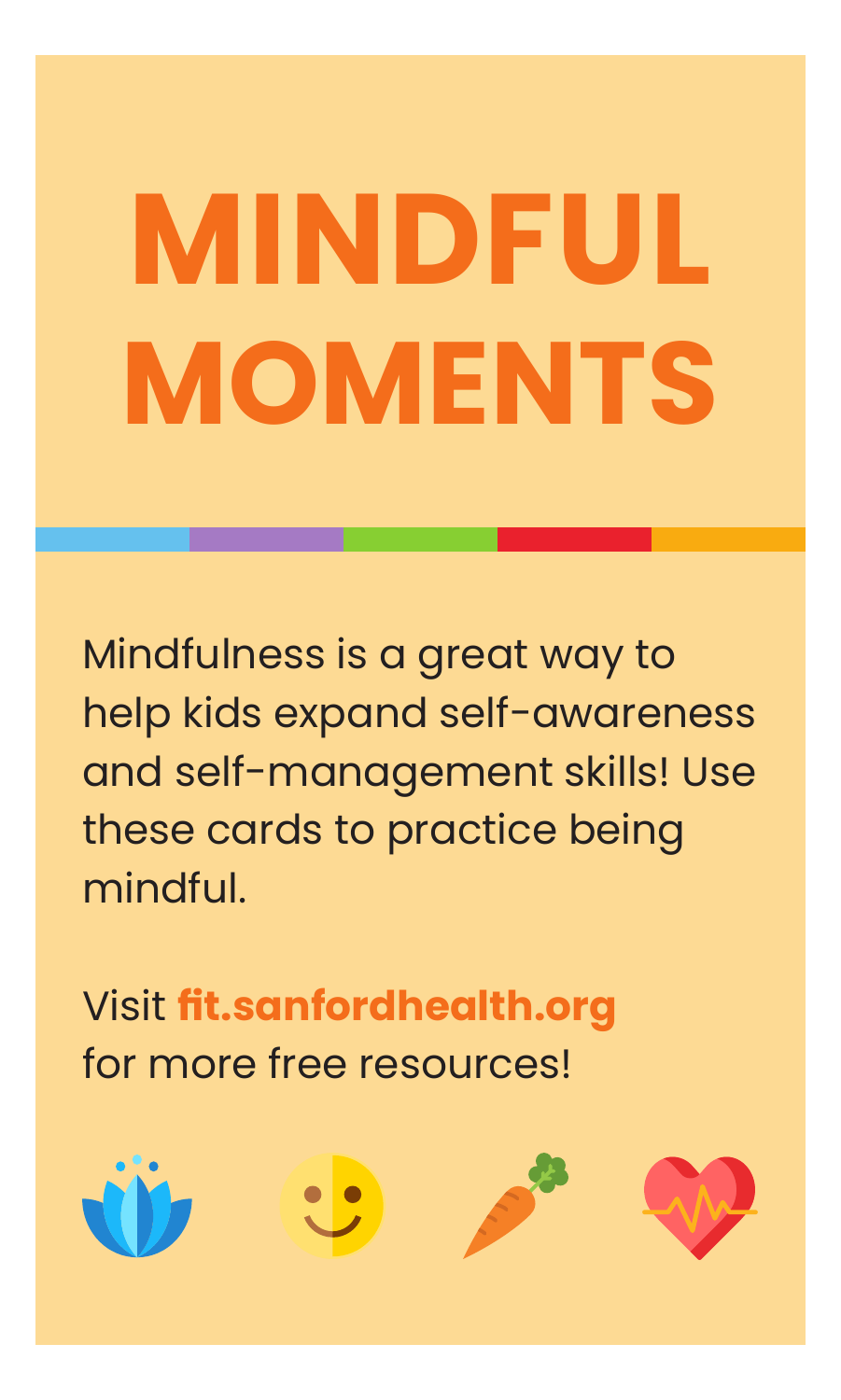



### **BELLY BREATH**

Get into a comfortable position and close your eyes. Inhale through your nose. Feel your belly fill up. Exhale through your mouth. Repeat 5 times.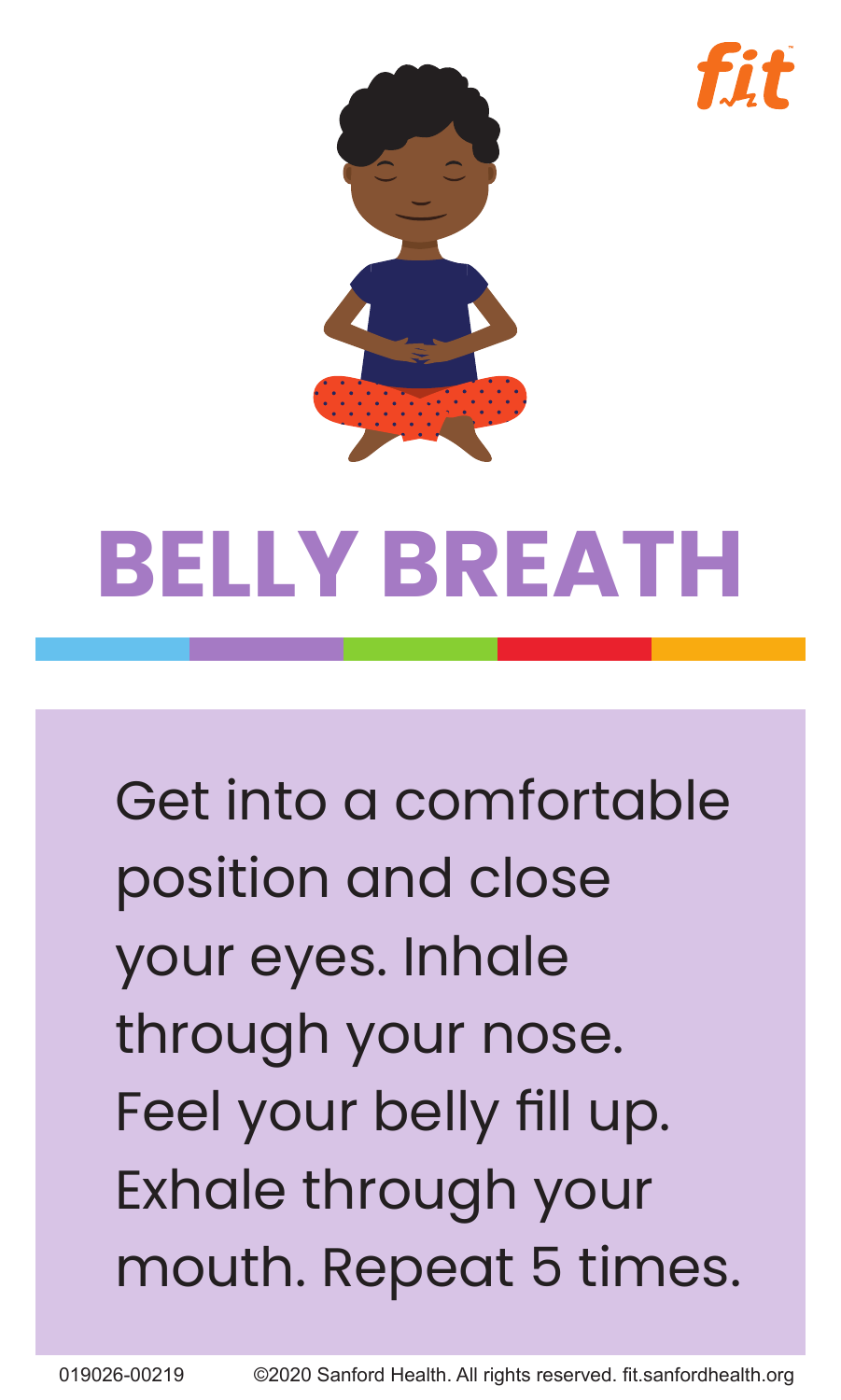

Close your eyes and listen. Do you hear many things? Or maybe you just hear your breath. Focus on one sound and sway with the rhythm.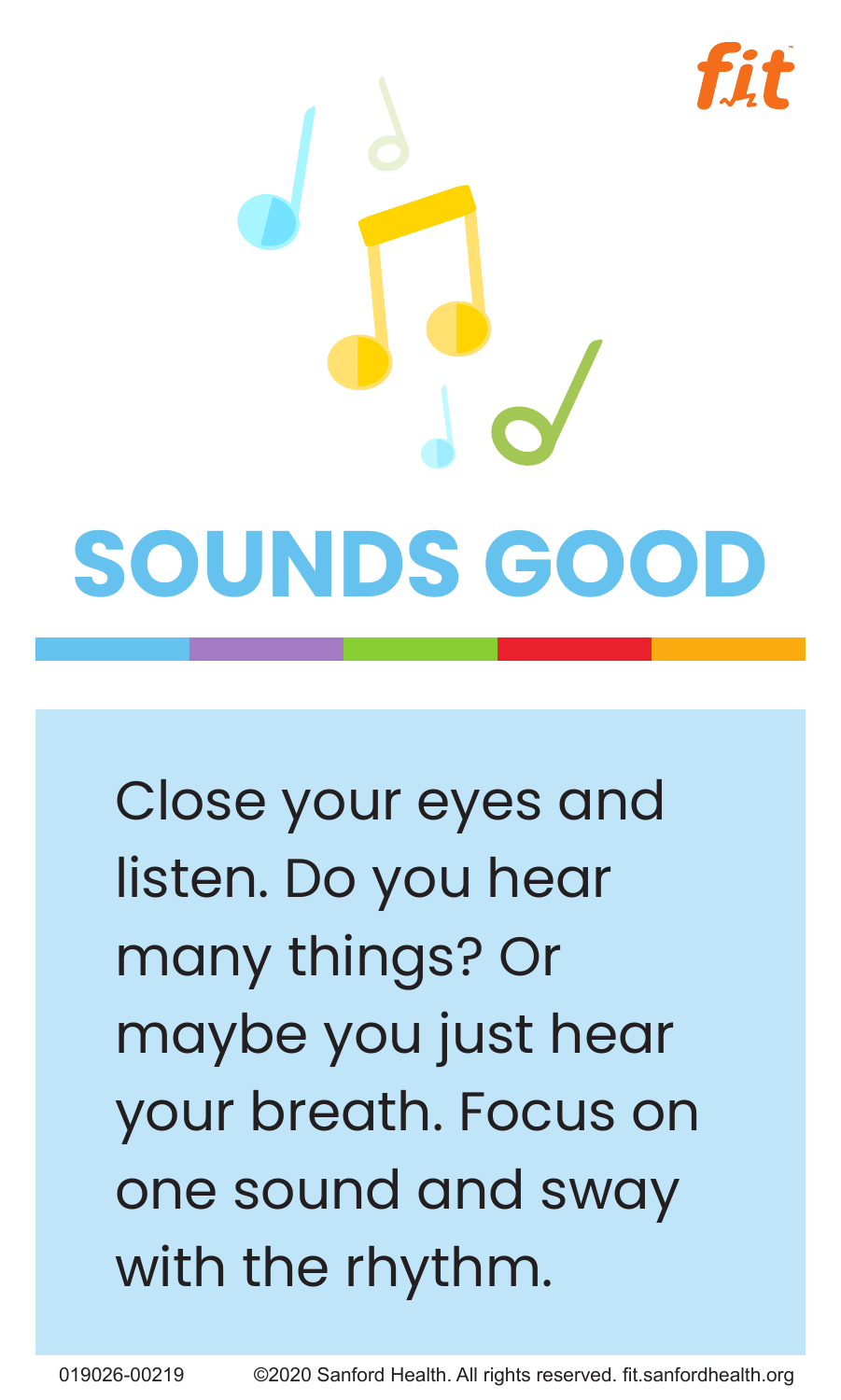



## **DOODLE DELIGHT**

Think of all the things that make you happy. Write or draw them in a journal. Don't have pen and paper? Use your finger to draw them on any surface!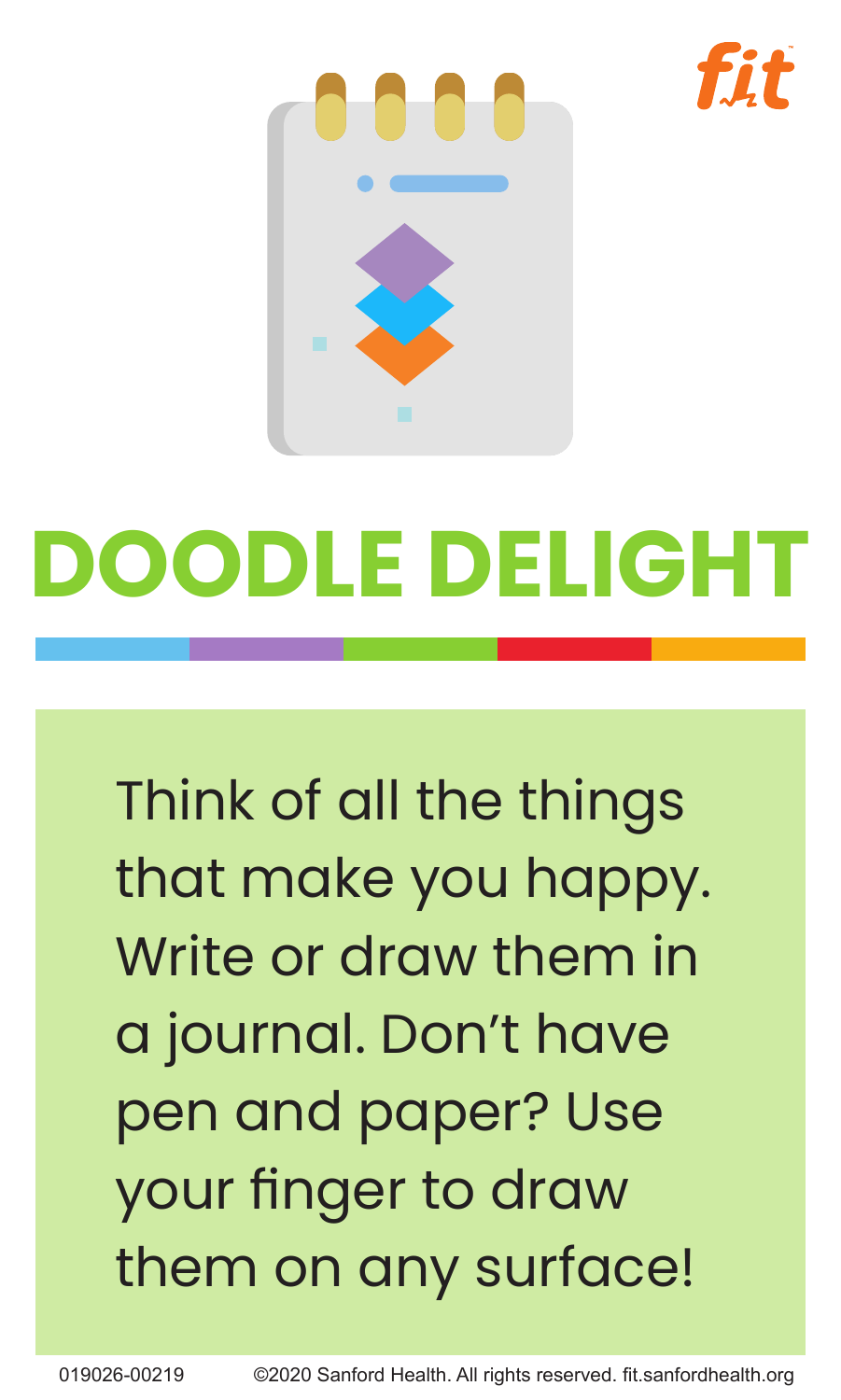



## **TASTE TEST**

The next time you have a meal or snack, close your eyes when you take a bite. Chew slowly as you think about the texture and the taste of the food.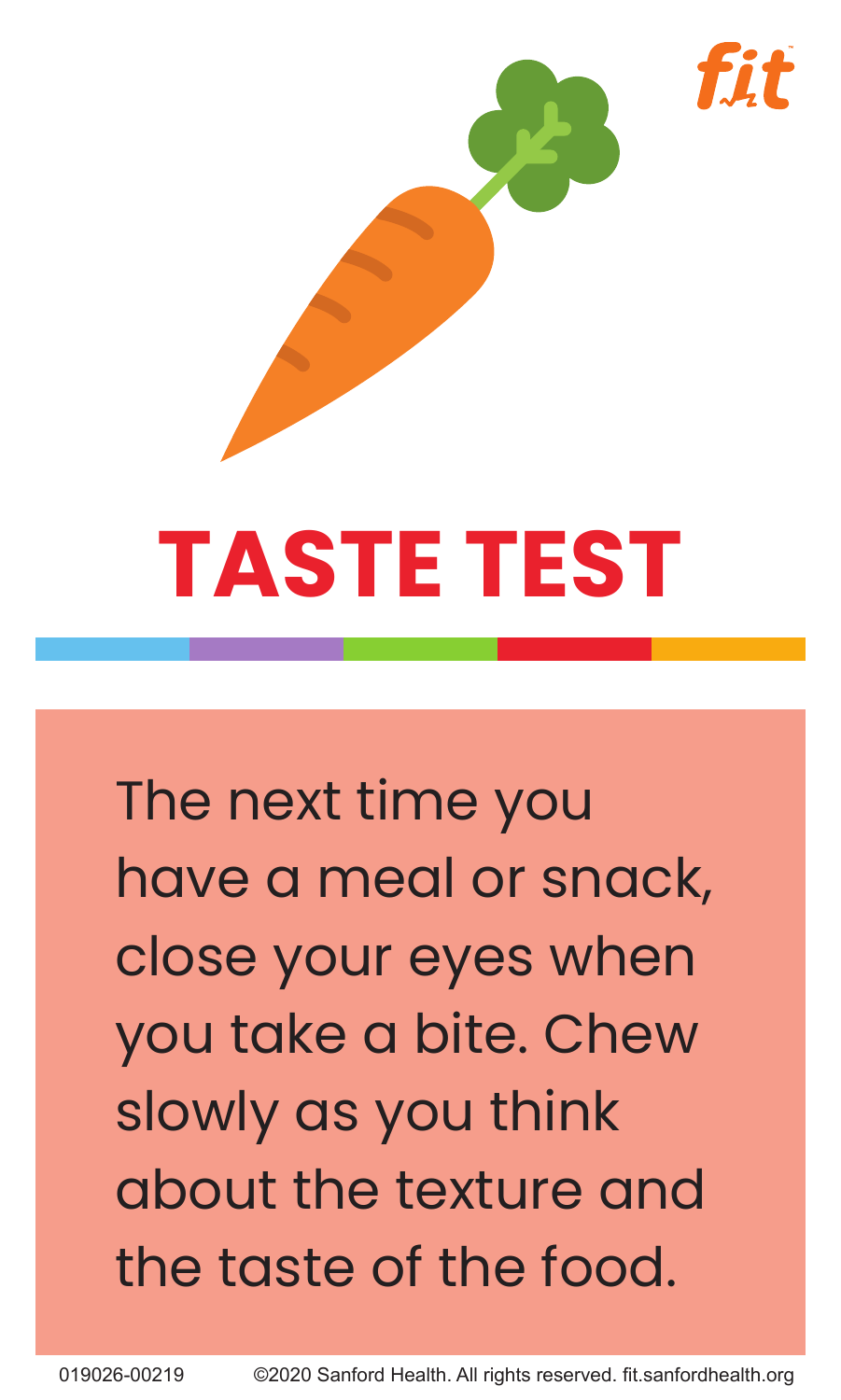



### **SAY CHEESE**

Close your eyes, relax your face, put your chin down. Slowly start to smile. Start with a tiny smile and work up to the biggest smile possible. As you do, lift your head and open your eyes. End facing the sky with your eyes wide and your smile big!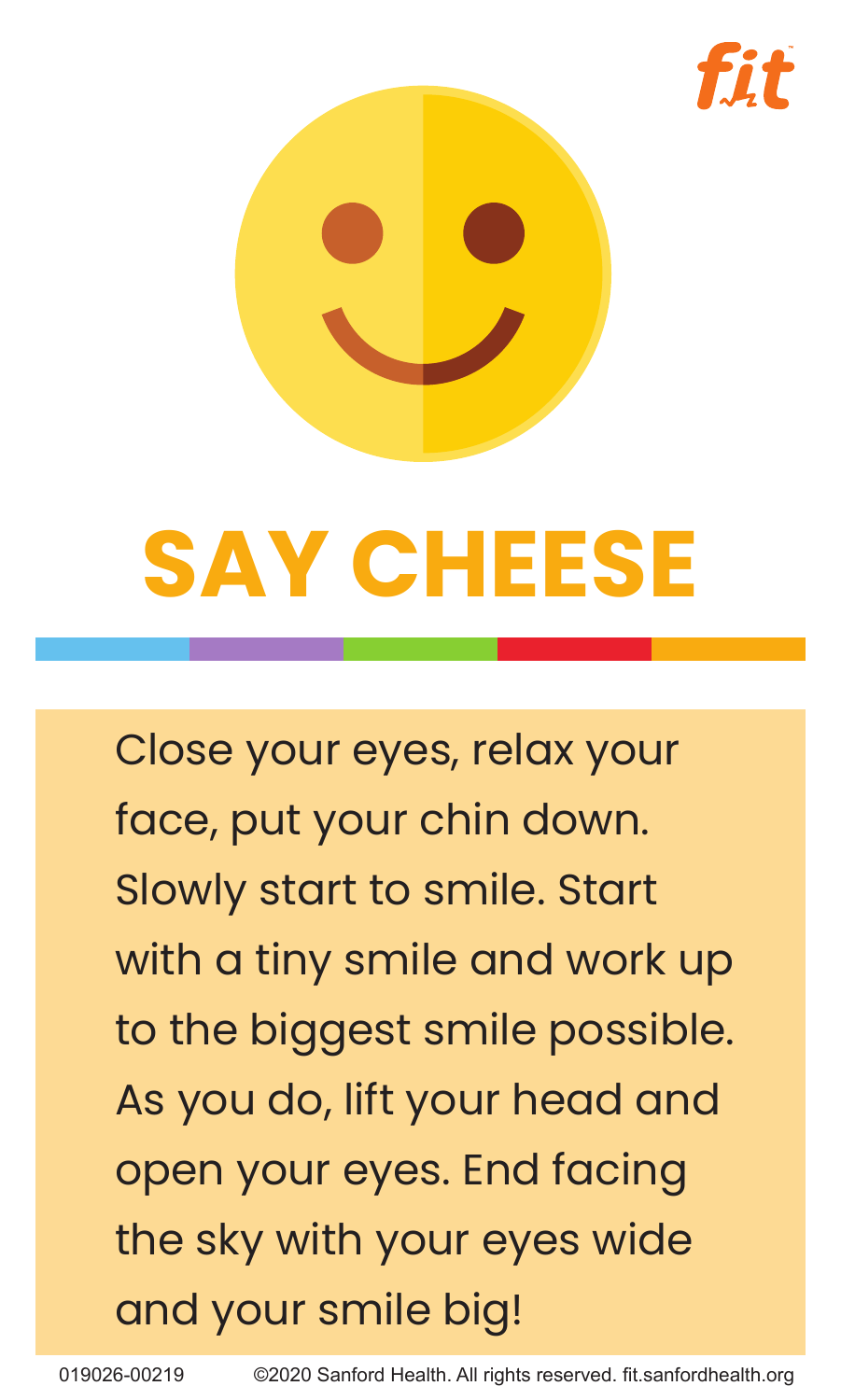



Take a deep breath through your nose. Pretend you are smelling a flower. With each breath, think of a new scent. They can be good or bad!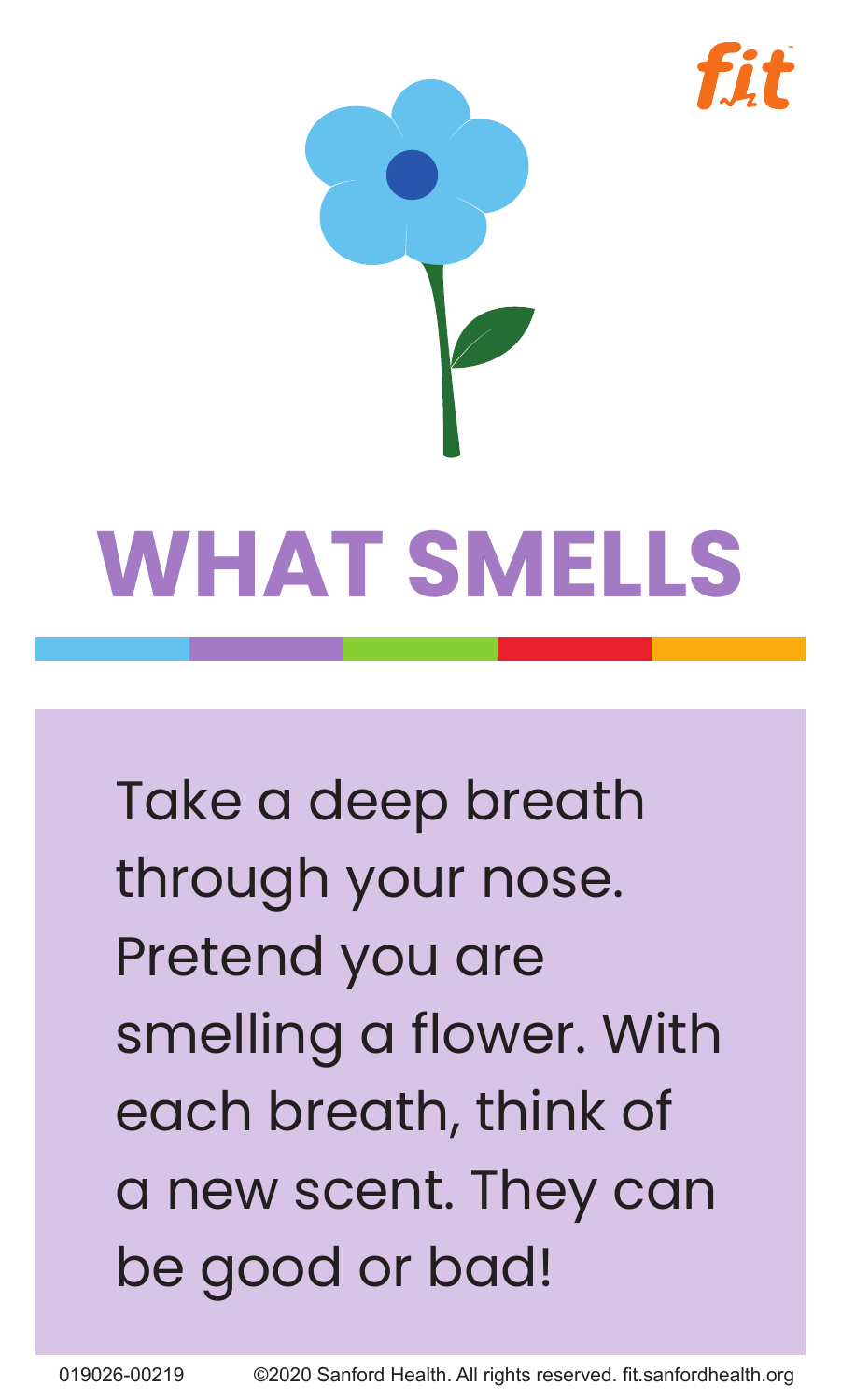



### **BODY SCAN**

Close your eyes and squeeze the muscles in your feet. Hold them tight, then release and relax. Do the same in your legs and continue up your body.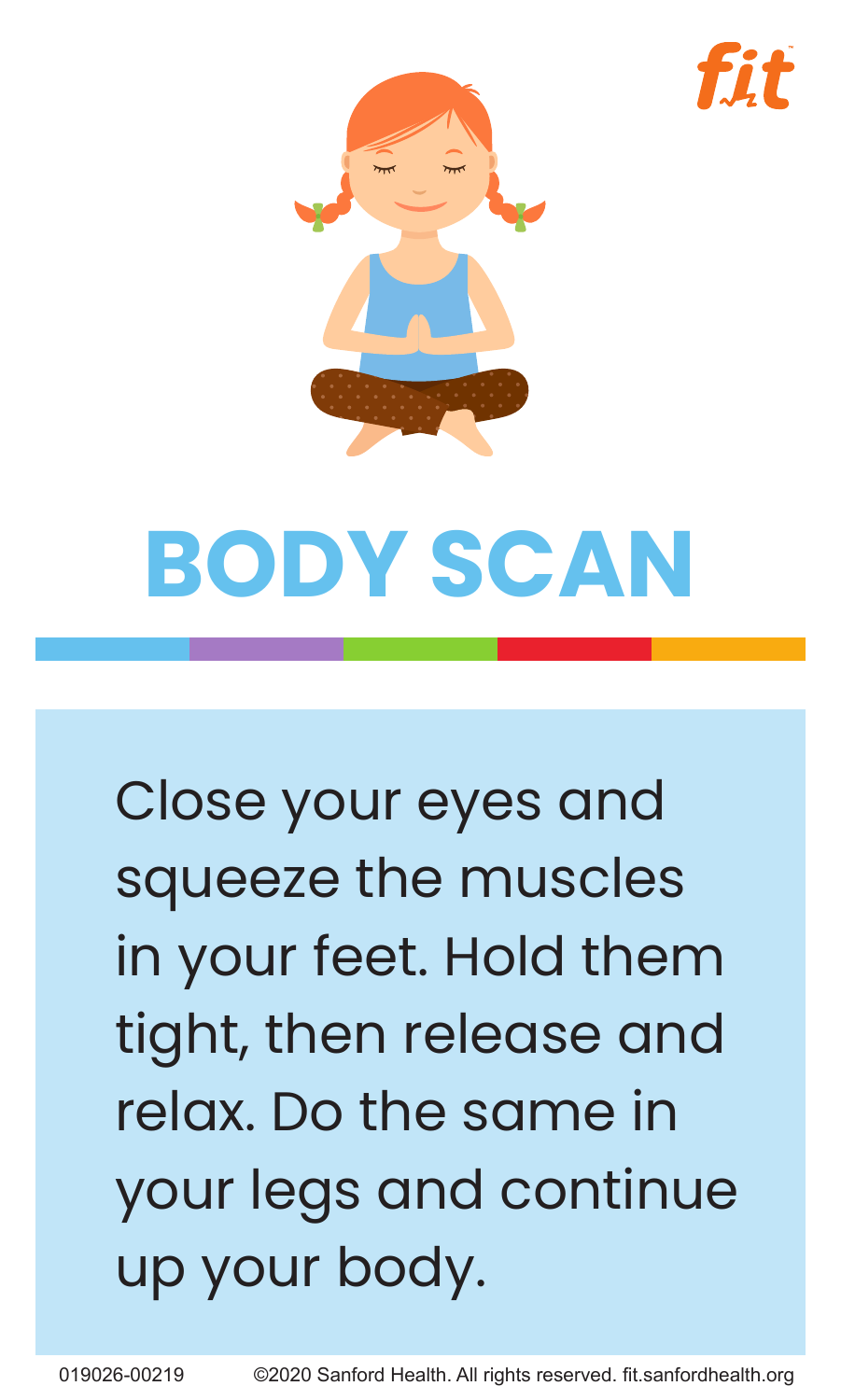



### **TIPPY TOUCH**

Using the tips of your fingers, touch an object. Is it warm? Is it soft? Move your fingers around and focus on how the object feels.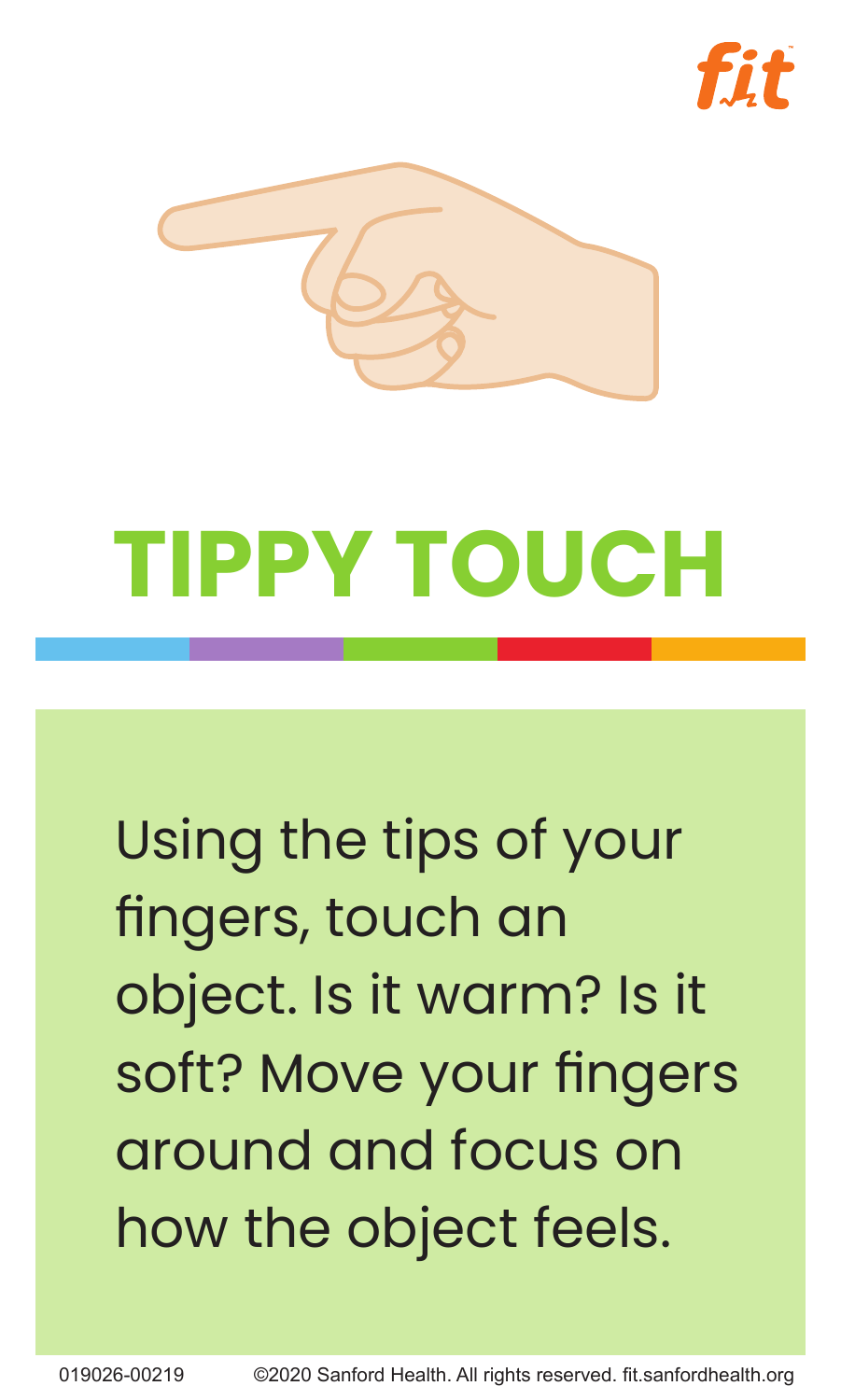



Look around the room and focus on an object. What color is it? What shape is it? What do you notice about it now that you didn't notice before?

019026-00219 ©2020 Sanford Health. All rights reserved. fit.sanfordhealth.org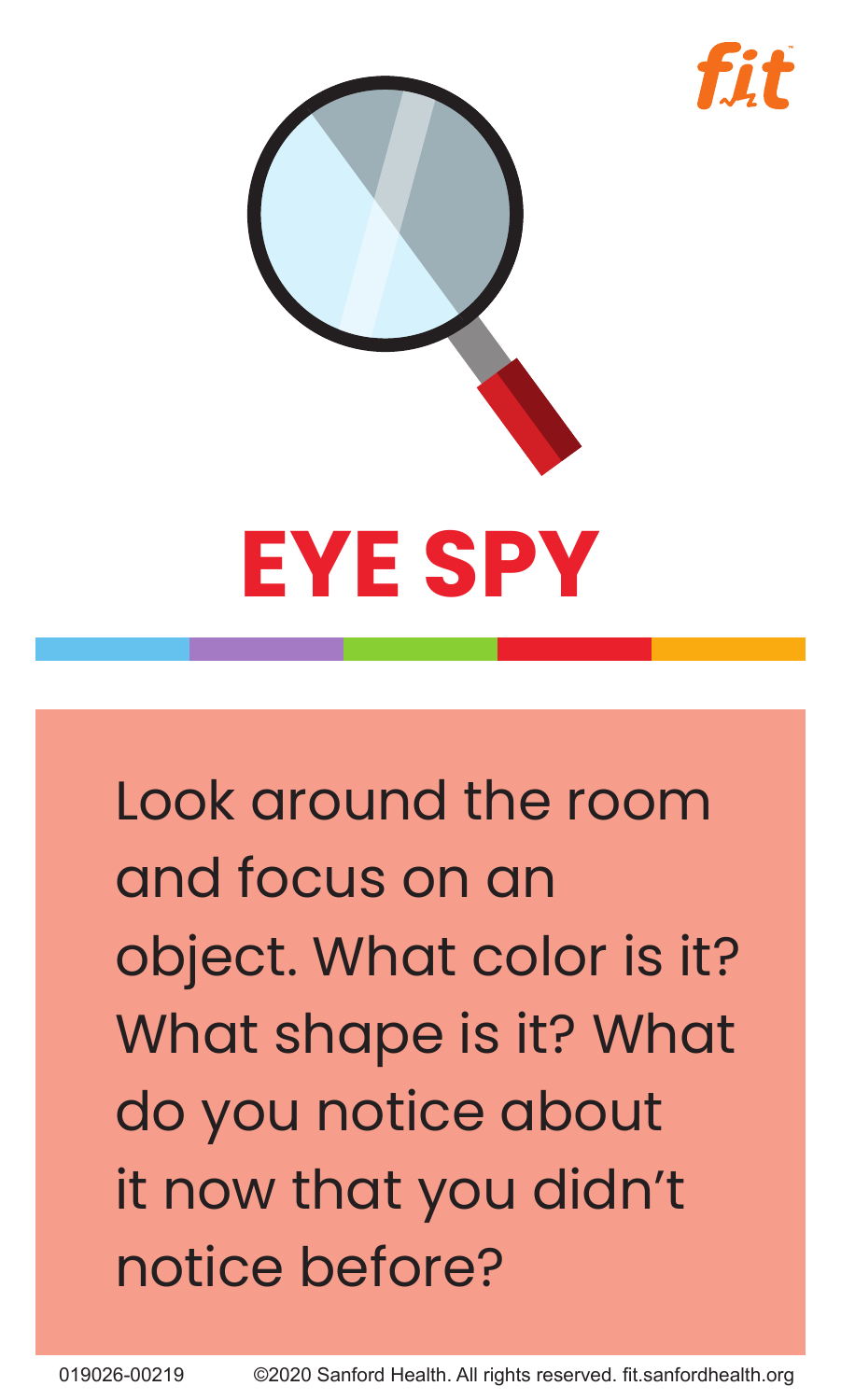

### **PICK A COLOR**

Choose your favorite color. Look around the room and find ten objects that are your color. Pick a new color and repeat!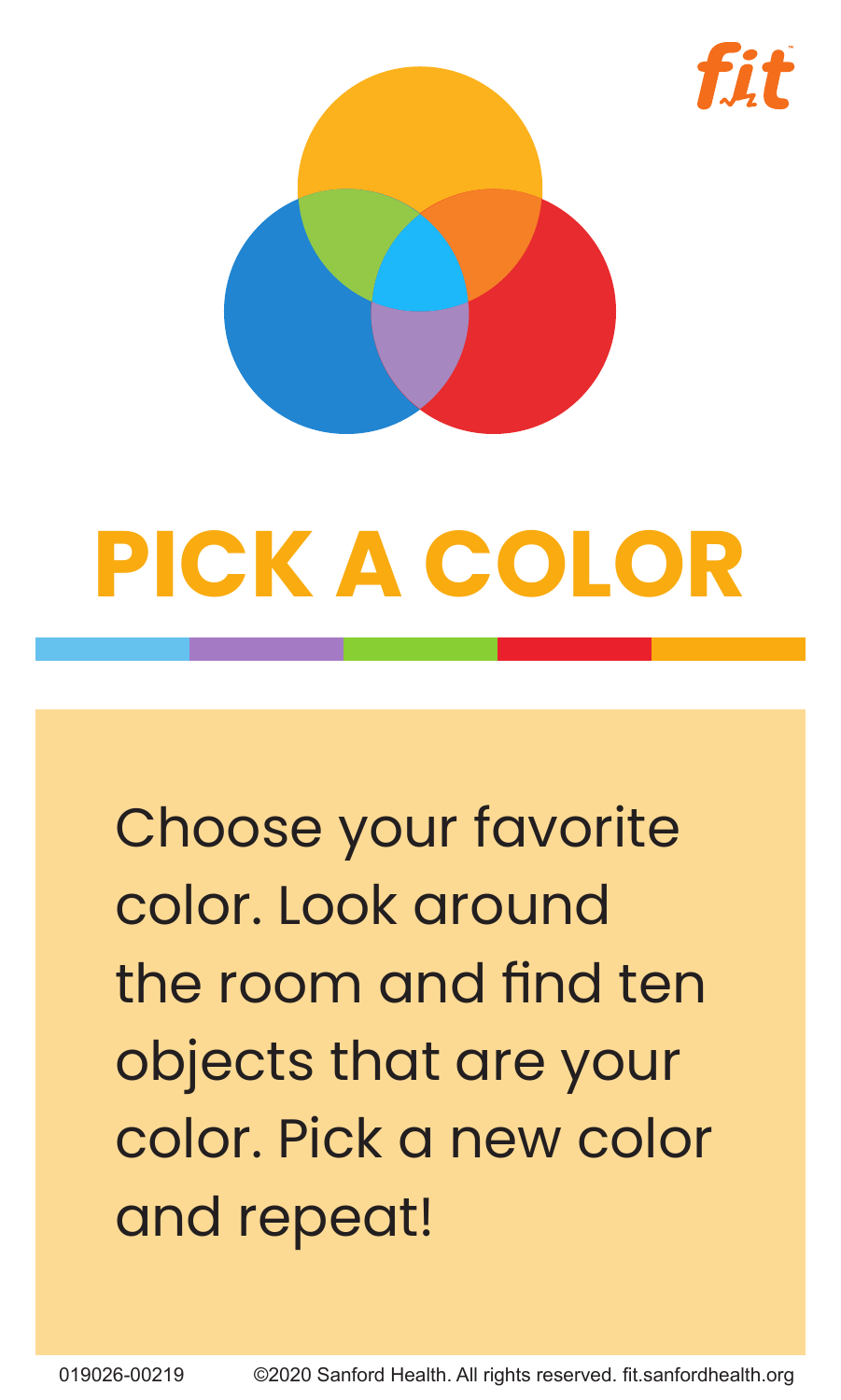

fit

When were you happy today? Where were you? Who were you with? What were you doing? When were you happy yesterday?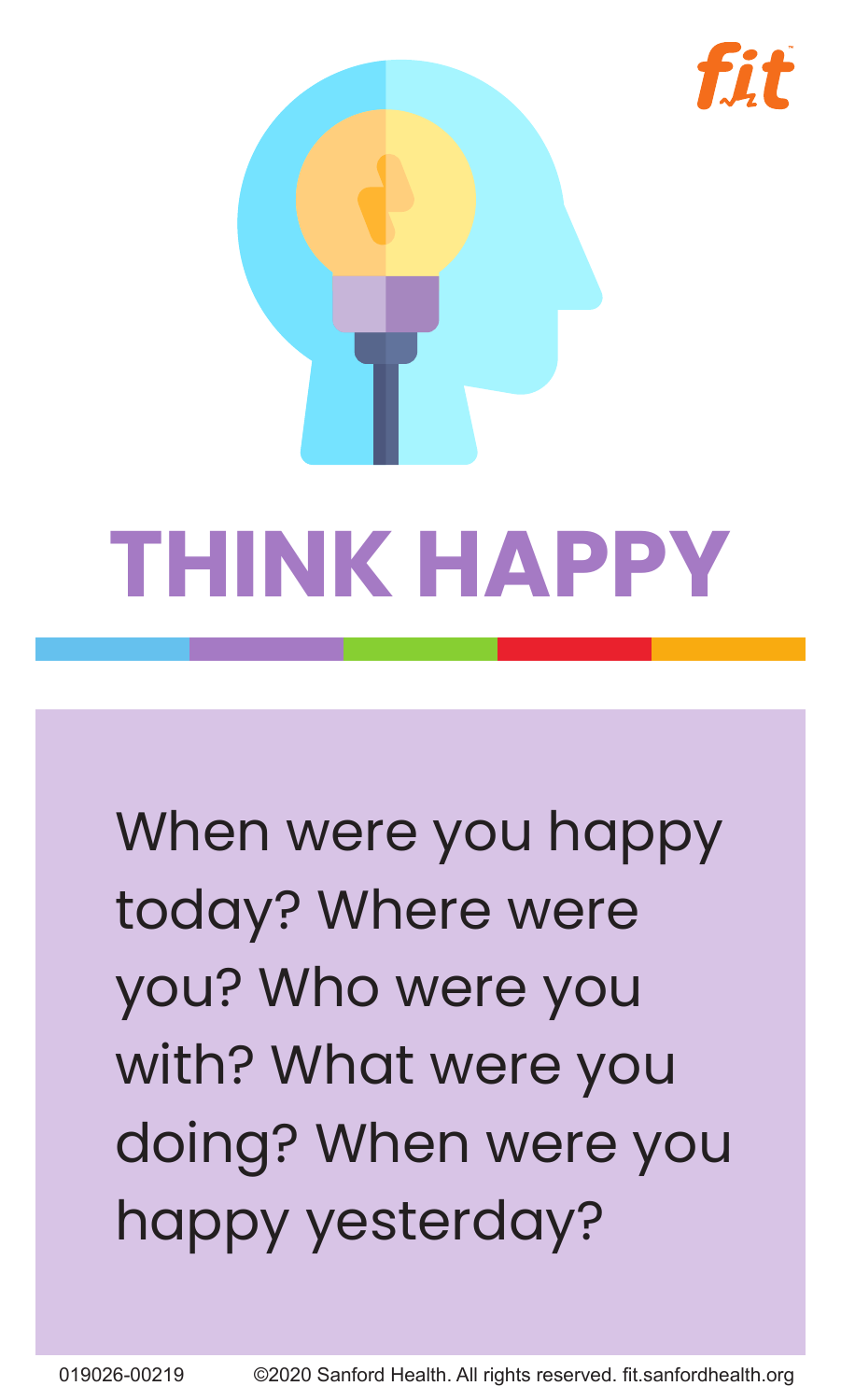



### **SNACK SENSE**

Before you eat your next snack, hold it in your hands. How does it feel? What does it look like? How does it smell? Does it make any sounds? Think about the taste as you take your first bite!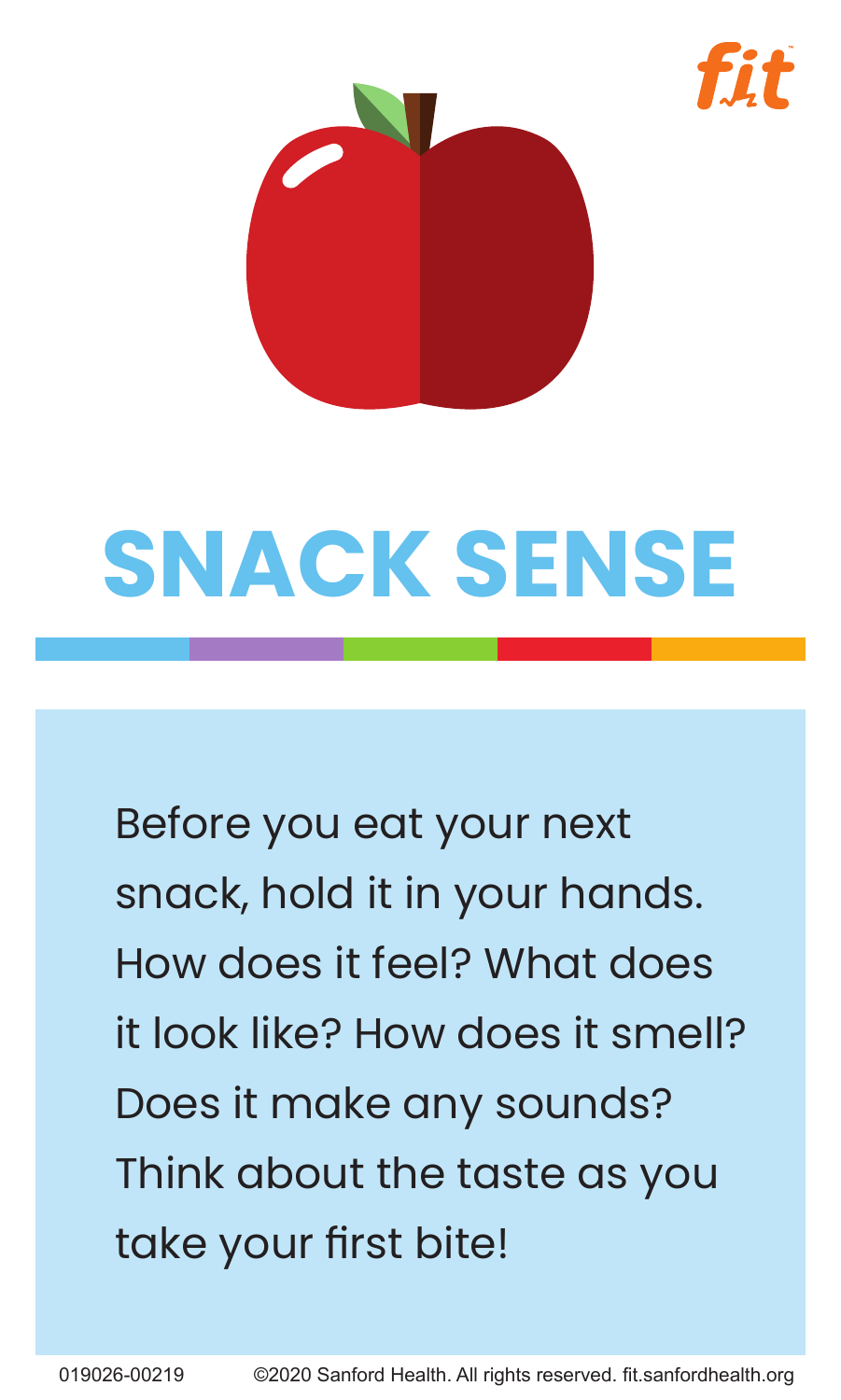

## **NATURE WALK**

### Go for a walk! Take notice of your surroundings. What do you see? How does the air feel on your face? Can't go outside? Walk around your home!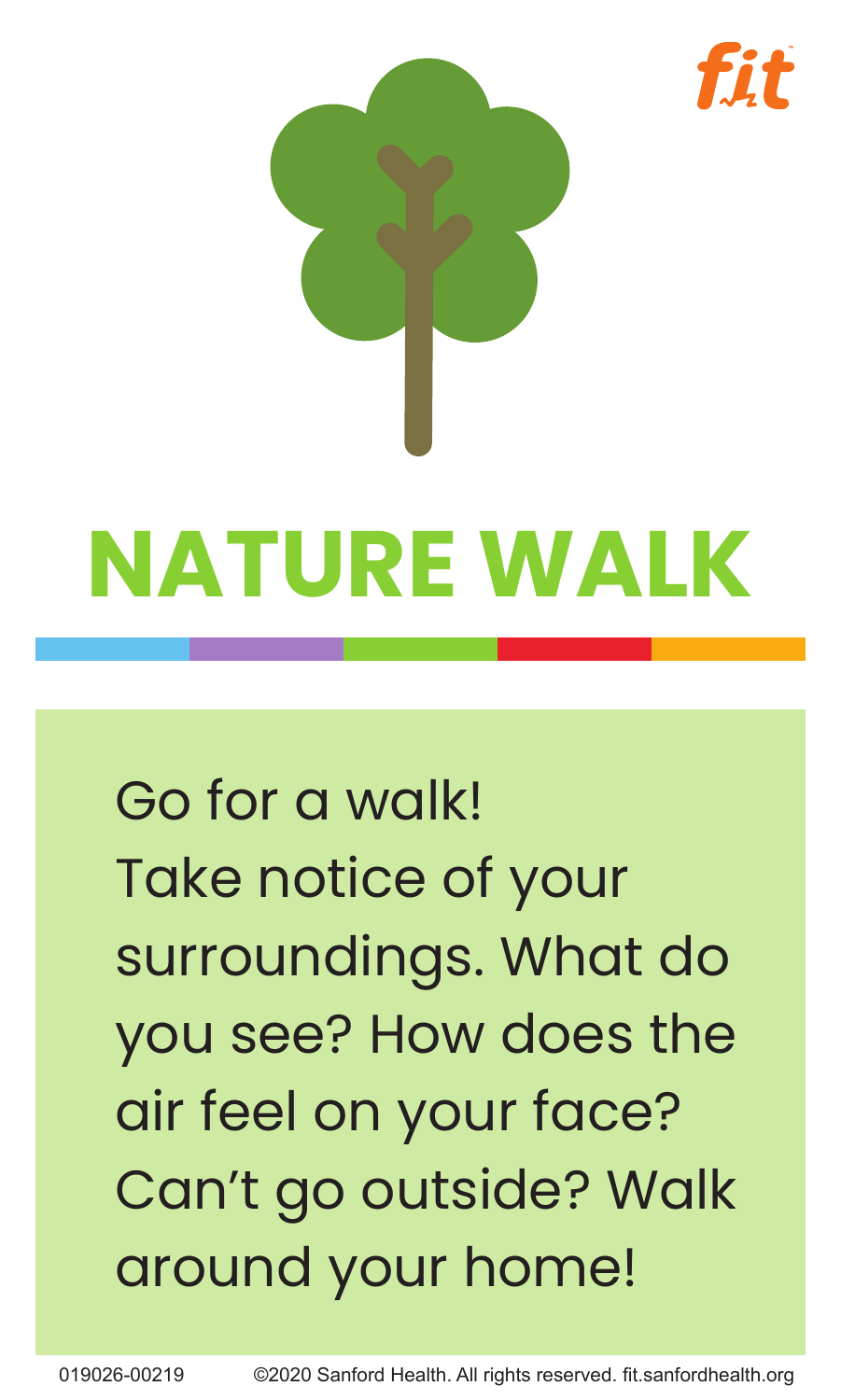



## **HEART & MIND**

Do jumping jacks or run around your room. Stop to notice your heartbeat. Place your hand on your chest and feel your blood pumping!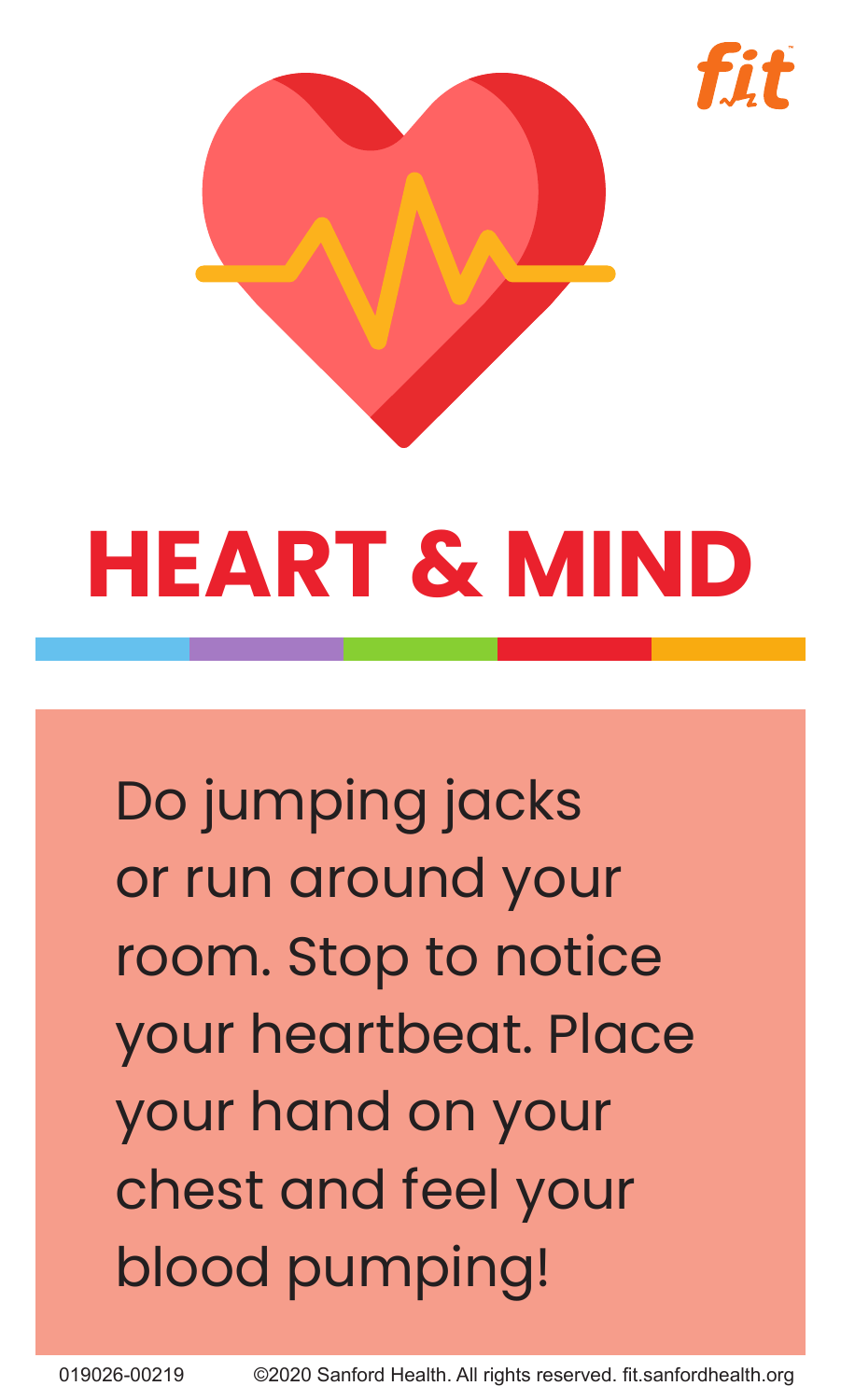

### **CLOUD WATCH**

#### Go outside and find a spot to lie down. Look at the sky and search the clouds for different shapes.

019026-00219 ©2020 Sanford Health. All rights reserved. fit.sanfordhealth.org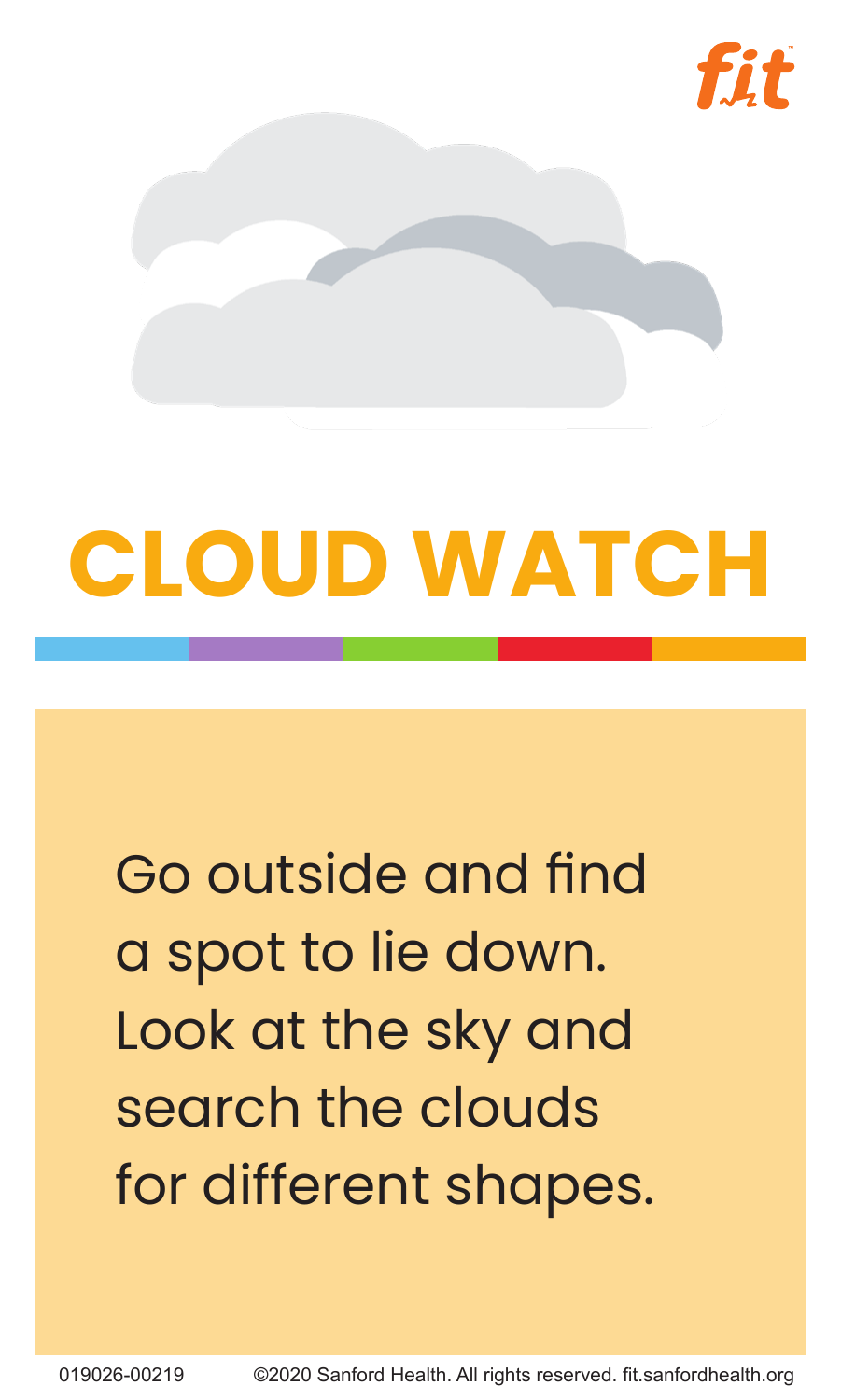



### Think of something you like about yourself. Now give yourself a compliment! Repeat two more times.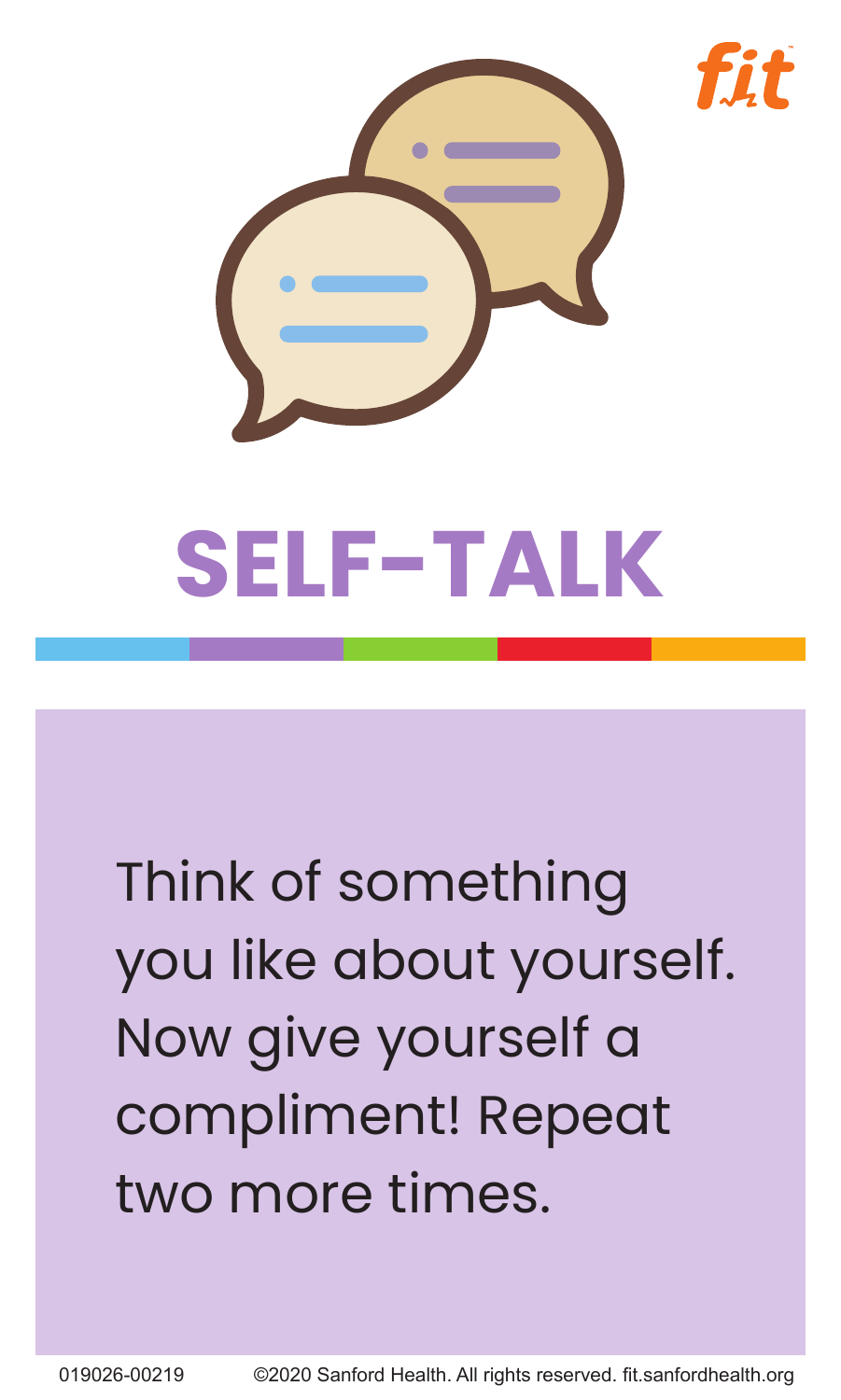

fit



Close your eyes and pretend you are on a boat. What do you see, hear, smell, feel, and taste? Relax as you think about the setting.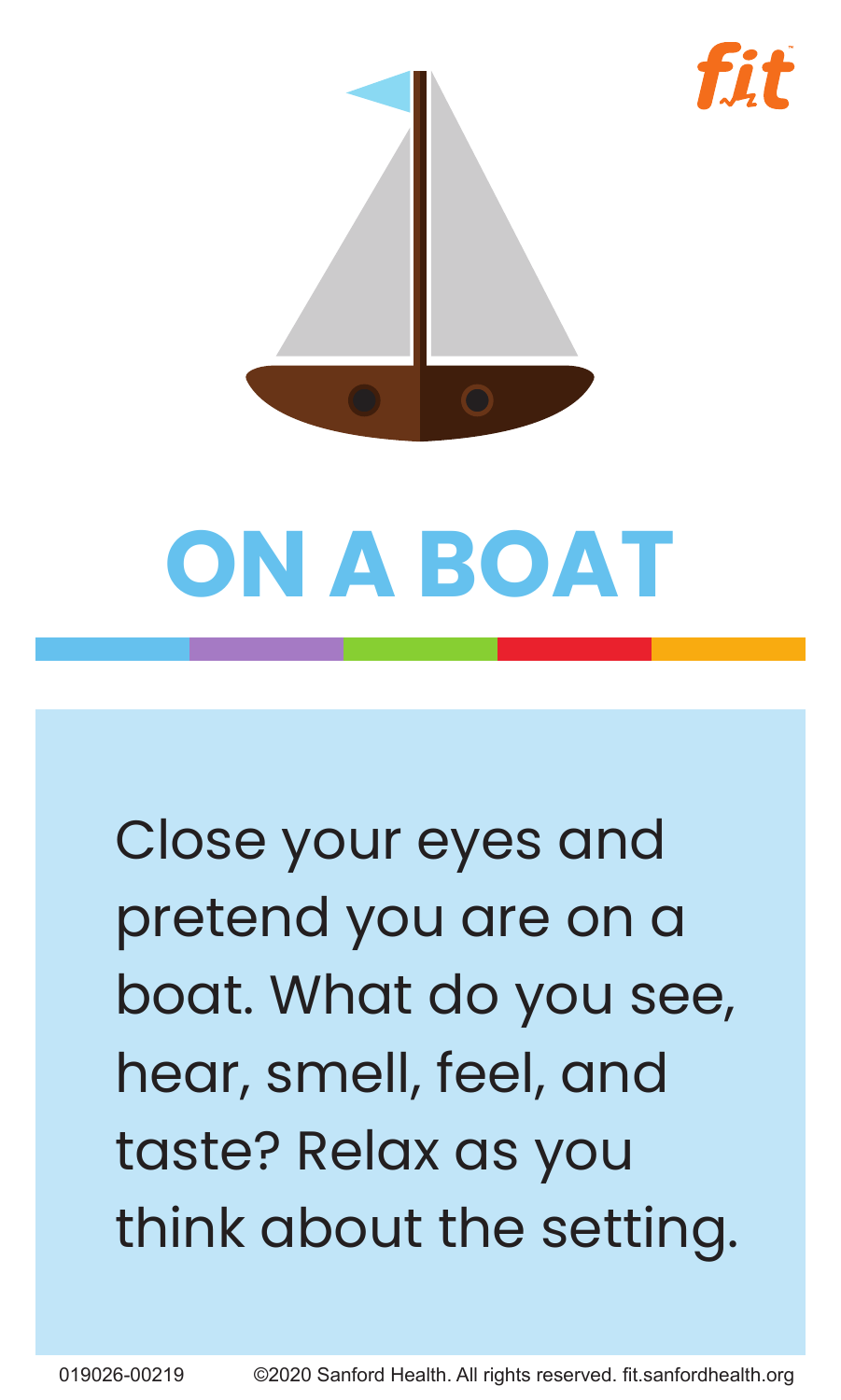# **BUDDY BREATH**

Find a buddy and lie on the floor. Have your buddy place their head or hand on your belly. Take slow, deep breaths and pay attention to your buddy moving up and down. Switch roles or try this with your own hands!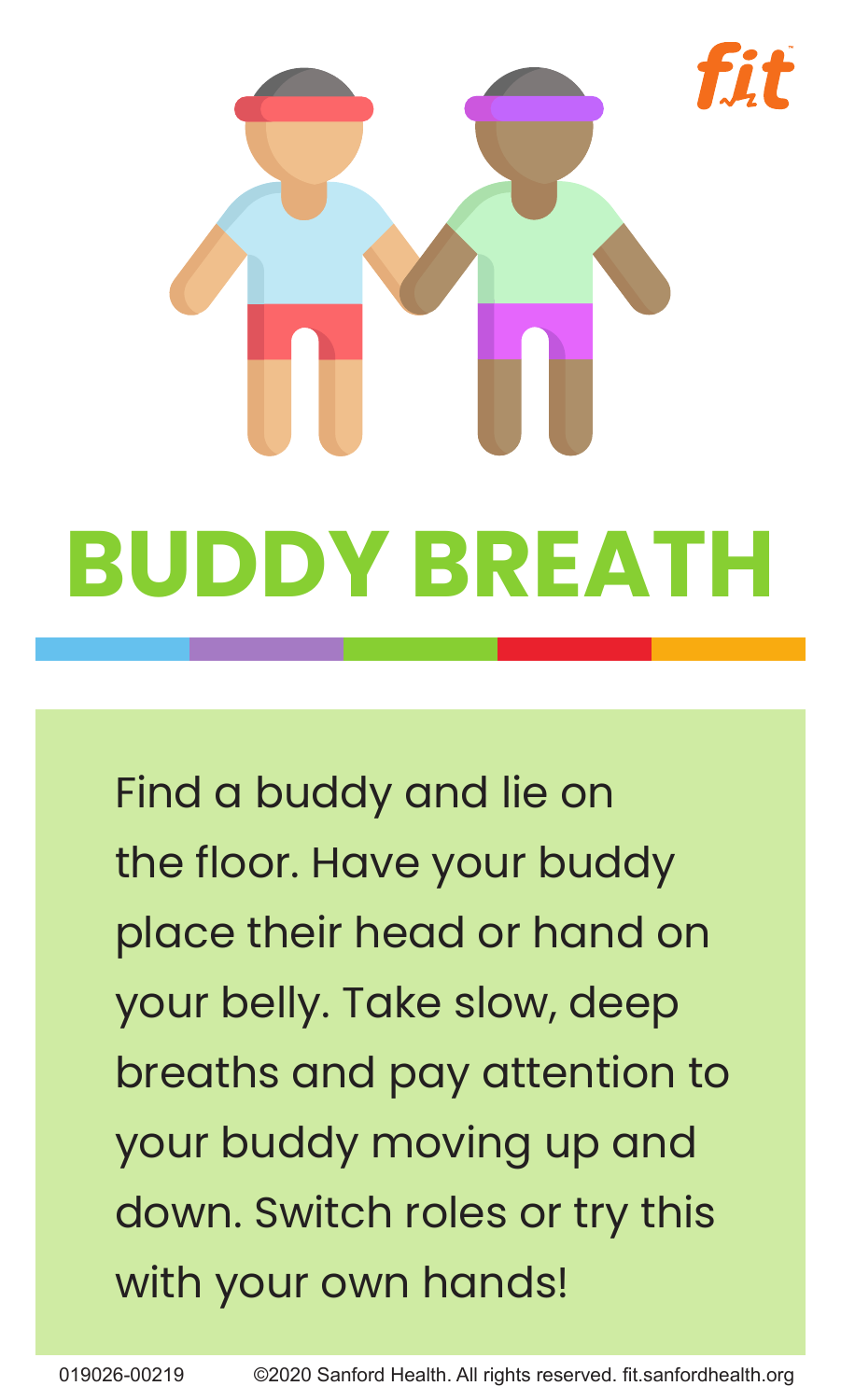

fit



Check in with your feelings. Are you happy? Bored? Now compare your feelings to a weather report! Do you feel cloudy or sunny? Are you warm or cold? Check back in every morning for a new weather report!